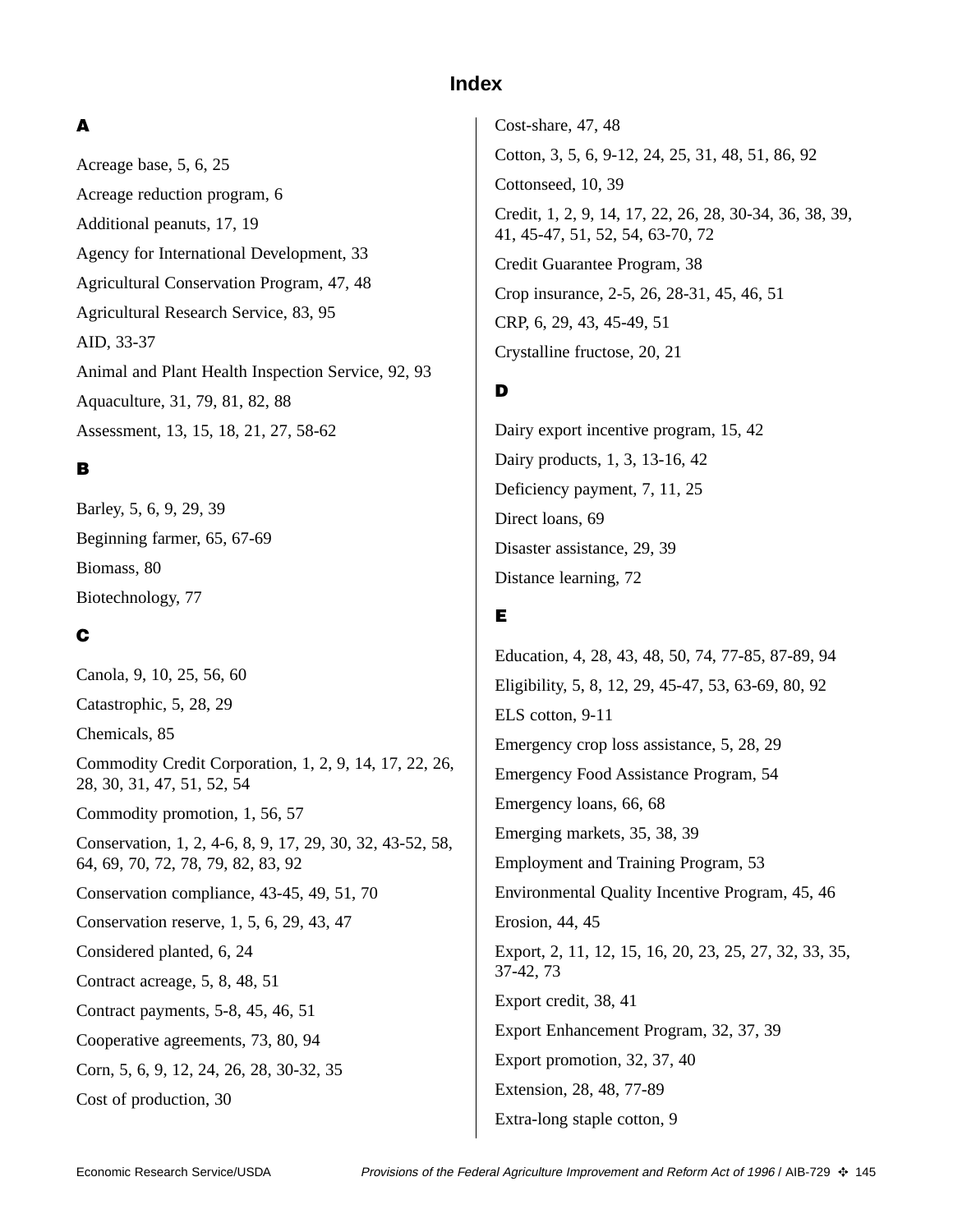#### **F**

#### **Index**

Farm Credit System, 63, 69 Farm Service Agency, 28-31, 45, 46, 63 Farmer-Owned Reserve, 23, 25 Farmer-to-Farmer Program, 33, 35 Farmers Home Administration, 63 Farmland protection, 43, 52 Federal Crop Insurance Reform Act, 5, 28, 30 Feed grains, 5, 9, 10, 12, 24, 25, 30, 48 Flaxseed, 9, 10, 25 Flood, 43, 45, 46, 51 FmHA, 45, 46 Food, 1, 2, 17, 27, 31-37, 39-43, 45, 53-55, 70, 72, 78- 83, 85, 88, 91-93 Food for Development, 34 Food for Progress, 33, 36 Food safety, 81 Food Security Commodity Reserve, 32, 35 Food Security Wheat Reserve, 32, 35 Food stamps, 2, 54 Foreign Agricultural Service, 39, 40 Forest, 49, 51, 52, 80, 92 Forest Service, 49, 52 Forestry, 27, 49, 51, 79, 84 Fruits, 3, 8, 81 FSA, 6, 28, 29, 63-70 Fund for Rural America, 71, 77

### **G**

Futures, 28, 30

GATT, 13, 16, 20, 21, 33, 37, 42 General Agreement on Tariffs and Trade, 13 Global climate change, 84, 86 Grain sorghum, 9, 12, 32, 35 Grazing, 3, 8, 43, 48, 51 GSM-, 38, 39 Guaranteed loans, 65, 69

#### **H**

Haying, 3, 8 Highly erodible land, 5, 43, 45 Honey, 2, 25

#### **I**

Industrial crops, 31 International trade, 81, 85

### **L**

Lamb, 41 Land-grant colleges, 49, 79 Loan deficiency payments, 4, 7, 9, 11, 25 Loan forfeiture, 20 Loan level, 17 Loan rates, 3, 9, 12, 20, 22

#### **M**

Make allowance, 15 Market Access Program, 32, 39 Market Promotion Program, 32, 37, 39 Marketing assistance loan, 10, 11, 28 Marketing certificates, 11, 24 Marketing loan, 7-9, 11 Marketing loan gains, 7, 9 Marketing order, 14 Milk, 1, 4, 13-16, 25, 42, 54 Mohair, 2 Mustard seed, 9, 10, 25

### **N**

Nonrecourse loan, 20, 21 Nutrition, 1, 27, 53-55, 80, 81, 85, 86

### **O**

Oats, 5, 6, 9 Office of Risk Management, 4, 28, 30, 31 Oilseeds, 10, 23, 25, 39, 51